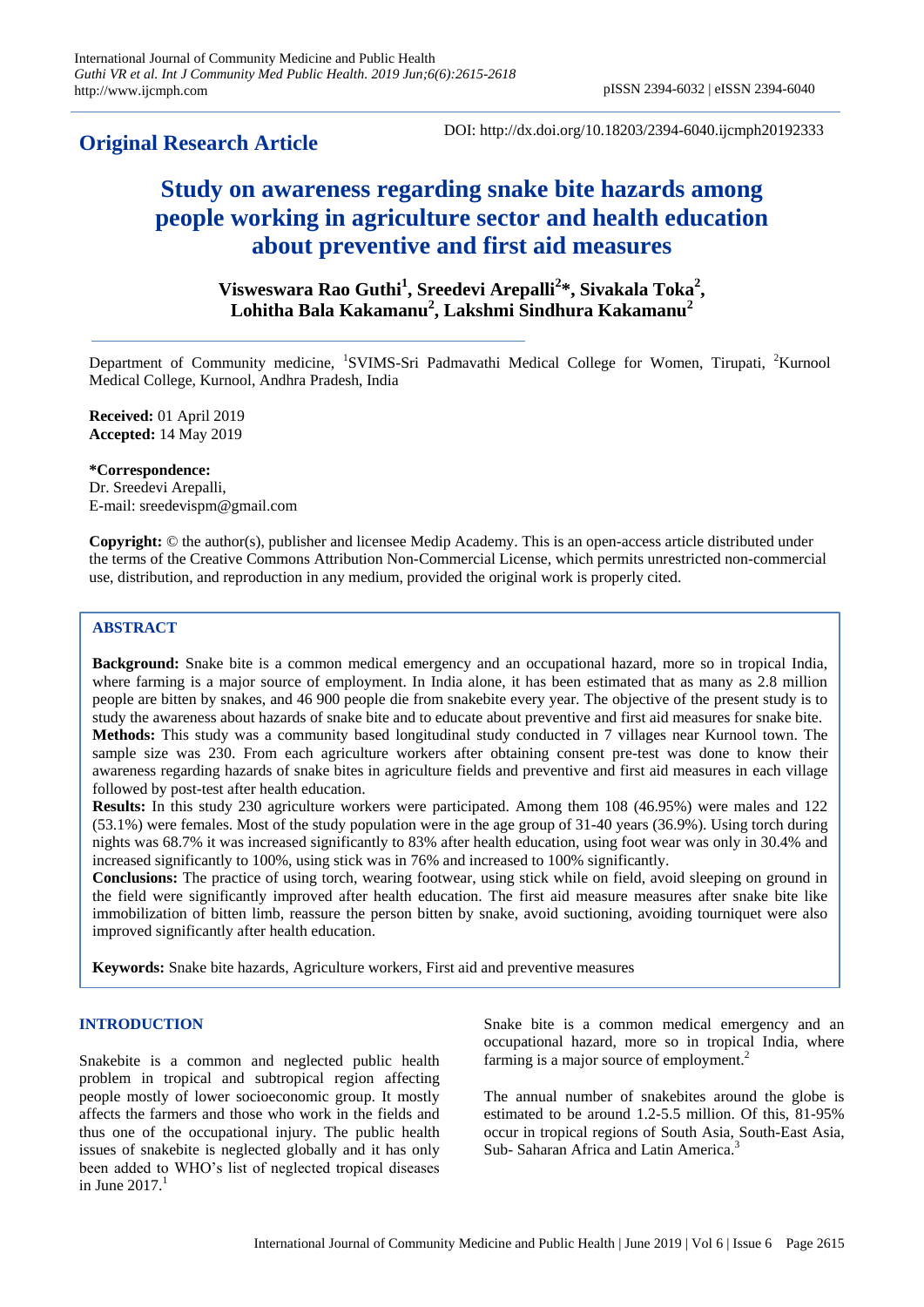In India alone, it has been estimated that as many as 2.8 million people are bitten by snakes, and 46 900 people die from snakebite every year.<sup>4</sup>

Large numbers of victims survive with permanent physical and psychological sequale, grossly affecting the ability to work and quality of remaining life.<sup>5</sup> Despite having this high disease burden, snakebite is still a neglected topic in the global health agenda. $3$  Agriculture is the backbone of Indian economy where farmers health is nation's health. Snake bite is responsible for about 2.85%-5.3% of the mortality of total hospital admission in India in different states as compared to 20 per year in USA, every 3 to 5 years in Europe. The high mortality in India is due to climatic factors, rural predominance of population and their agricultural dependence. Nearly 3500 species of snakes exist in the world. India has about 216 varieties of snakes of which about 52 are venomous and of these only 4 varieties of snakes are commonly encountered as the cause of snakebite poisoning. They are Russell's viper, Echis Carinatus (Viperidae), Cobras (Elapidae) and pit viper (Crotalidae).<sup>6</sup> Half of the work force is employed in agriculture sector. Hence it is very important to improve the awareness regarding hazards of snakebite as well as its prevention. The objective of the present study is to study the awareness about hazards of snake bite and to educate about preventive & first aid measures for snake bite.

# **METHODS**

This study was a community based longitudinal study<br>conducted in 7 villages (Dinnedevarapadu, 7 villages (Dinnedevarapadu, Mamidalapadu, Munagalapadu, Masamasjid, Kallur, Peddapadu, Venkayapalle) near Kurnool town from 1<sup>st</sup> September-31<sup>st</sup> October. The study population includes all the agriculture workers residing in the study area. The sample size calculate was 230.

# *Inclusion criteria*

Inclusion criteria were all the agricultural workers above 18 years of age and giving consent to participate in the study.

# *Exclusion criteria*

Exclusion criteria were age below 18 years and not giving consent.

Questionnaire was prepared after pilot study to our study needs. Each agriculture workers after obtaining consent pre-test was done to know their awareness regarding hazards of snake bites in agriculture fields and preventive and first aid measures in each village. It includes using torch, footwear, stick while in the field and avoiding sleeping on the ground. First aid measures like immobilization of bitten limb, giving assurance of victim and avoid suctioning and tourniquet at the bitten site. Awareness regarding ASV (Anti-snake venom). And also utilization of health care facilities for snake bite management. Health education was given regarding prevention of snake bite, first aid measures and health care utilization for snake bite management to study subjects to generate awareness about hazards of snake bites in agriculture fields and preventive and first aid measures using audio visual aids and posters. Three weeks after health education posttest was done and compare their awareness levels before and after education intervention. Statistical analysis was done using Epi info 7 software. Numbers, percentages and chi-square test were used to test the association.

# **RESULTS**

In this study 230 agriculture workers were participated. Among them 108 (46.95%) were males and 122 (53.1%) were females. The mean age of the participants was 37.5±9.38 years.

#### **Table 1: Age and sex distribution of study population.**

| Age group<br>(years) | Male $(\% )$ | Female $(\% )$ | <b>Total</b> |
|----------------------|--------------|----------------|--------------|
| 20-30                | 21 (33)      | 46(68.6)       | 67(29.1)     |
| $31-40$              | 41 (48.2)    | 44(51.7)       | 85 (36.9)    |
| >40                  | 46 (58.9)    | 32(43)         | 78 (34)      |

Table 1 shows most of the study population were in the age group of 31-40 years (36.9%) followed by >40 years and 20-30 years. There were 108 (46.9%) males and 122 (53.1%) females. Among males most of them were in the age group of >40 years (58.9%) and among females 20- 30 years age group (68.6%) were more common.

Table 2 shows precautions taken by farmers to avoid snake bite. Using torch during nights was 68.7% it was increased significantly to 83% after health education, using foot wear was only in 30.4% and increased significantly to 100%, using stick was in 76% and increased to 100 significantly, Sleeping on ground at fields was observed in 82.6% and this habit reduced significantly to 24.3%, sleeping on cot at field was 17.4% and increased significantly to 75.6%, all three (torch, foot wear and stick) were used in 15.2% and increased significantly to 83% after health education.

Table 3 shows awareness regarding first aid measures after snake bite was observed in 26.5% of study population and this awareness was increased significantly in all persons.

Table 4 shows awareness regarding different types of first aid measures after snake bite. Immobilization of bitten limb was observed in 14.4% and it was increased significantly to 100% after health education, Reassurance of person bitten by snake was observed only in 4.3% and it was increased significantly to 100%, suctioning and application of tourniquet were observed in 6.5% and 85.6% respectively and they were reduced to 0% and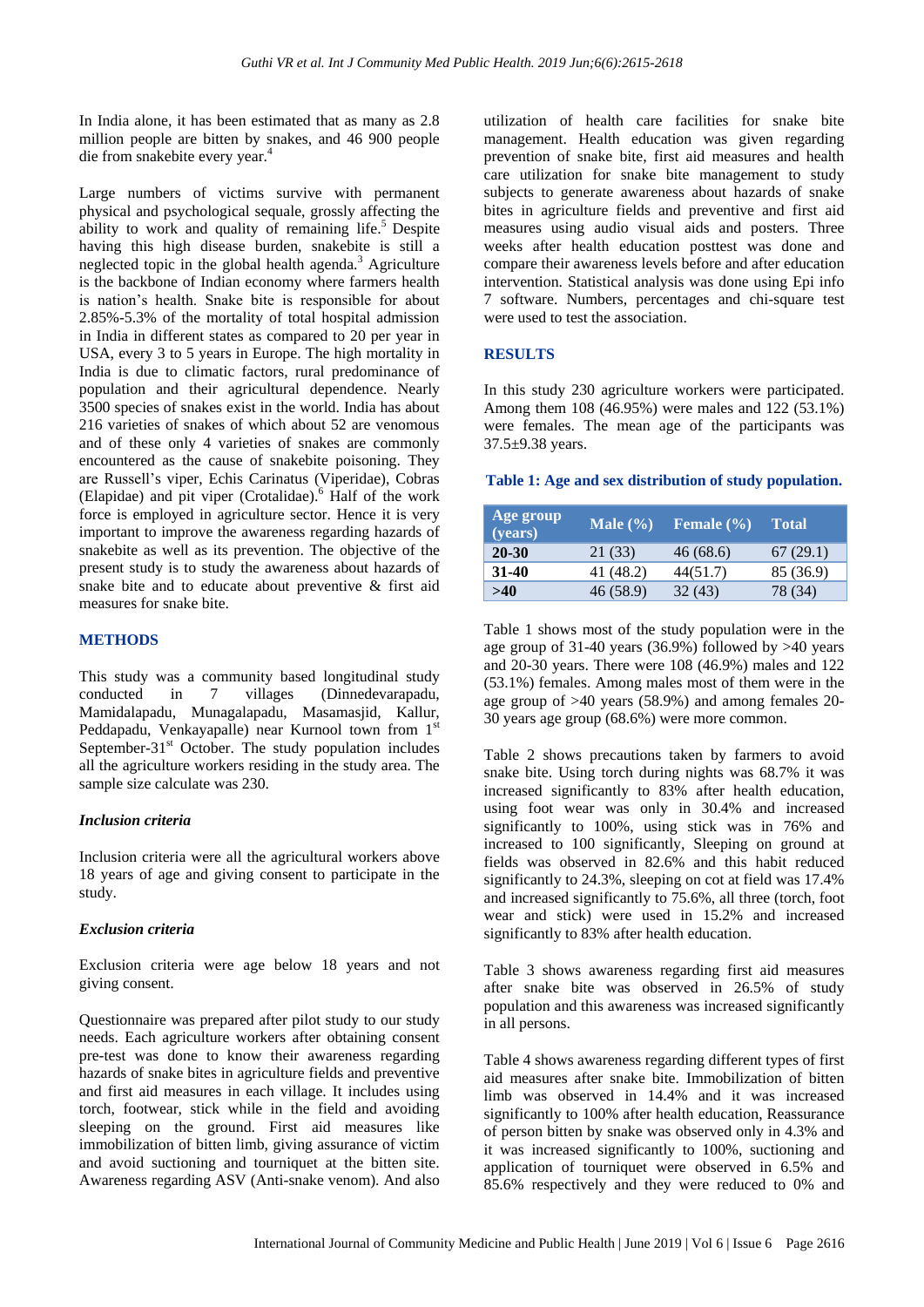38.7% after health education, Awareness of anti snake venom was in 10.4% and it was increased significantly to 100% after health education.

after snake bite and it reduced to 39.1% after education, 9.5% consult RMP and it reduced to 0%, only 7.8% consult government or private hospital (Allopathic) and it was increased to 60.8% after health education.

Table 5 shows awareness regarding whom to consult after snake bite. Most of them were using traditional medicine

# **Table 2: Precautions to prevent snake bite.**

| <b>Measures</b>              | <b>Pre</b> test | Post test | $\chi$ 2 value | P value |
|------------------------------|-----------------|-----------|----------------|---------|
| <b>Torch</b>                 | 158 (68.7)      | 191 (83)  | 12.93          | 0.003   |
| Foot wear                    | 70 (30.4)       | 230 (100) | 242.27         | < 0.001 |
| <b>Stick</b>                 | 175 (76)        | 230 (100) | 60.21          | < 0.001 |
| Sleeping on ground at fields | 190 (82.6)      | 56 (24.3) | 156.89         | < 0.001 |
| <b>Sleeping on cot</b>       | 40(17.4)        | 174(75.6) | 156.89         | < 0.001 |
| Torch, foot wear, stick      | 35(15.2)        | 191 (83)  | 211.68         | < 0.001 |

#### **Table 3: Awareness regarding first aid measures after snake bite.**

|              | <b>Pre test number</b> $(\% )$ | <b>Post test number</b> $(\%)$ | $\gamma$ 2 value | <b>P</b> value |
|--------------|--------------------------------|--------------------------------|------------------|----------------|
| Yes          | 84 (36.5)                      | 230(100)                       |                  |                |
| <b>No</b>    | 146(63.5)                      | 0 (100)                        | 210.96           | < 0.001        |
| <b>Total</b> | 230                            | 230                            |                  |                |

#### **Table 4: Awareness regarding first aid measures after snake bite.**

| <b>First aid measures</b> | <b>Pre test</b> | Post test | $\chi$ 2 value | <b>P</b> value |
|---------------------------|-----------------|-----------|----------------|----------------|
| <b>Immobilisation</b>     | 33(14.3)        | 230 (100) | 341.07         | < 0.001        |
| <b>Reassurance</b>        | 10(4.3)         | 230 (100) | 417.84         | < 0.001        |
| <b>Suctioning</b>         | 15(6.5)         | 0(0)      | 13.50          | < 0.001        |
| <b>Tourniquet</b>         | 197 (85.6)      | 89 (38.7) | 107.81         | < 0.001        |
| awareness OF ASV          | 24(10.4)        | 230(100)  | 369.45         | < 0.001        |

#### **Table 5: Awareness regarding whom to consult after snake bite.**

| Medical care                        | <b>Pre Test</b> | <b>Post Test</b> | $\gamma$ 2 value | <b>P</b> value |
|-------------------------------------|-----------------|------------------|------------------|----------------|
| <b>RMP</b>                          | 22(9.5)         | 0(0)             | 21.05            | < 0.001        |
| <b>Government, Private Hospital</b> | 18 (7.8)        | 140 (60.8)       | 143.48           | $<$ 0.001 $\,$ |
| <b>Traditional medicine</b>         | 190 (82.6)      | 90(39.1)         | 60.60            | < 0.001        |
| <b>Total</b>                        | 230             | 230              |                  |                |

# **DISCUSSION**

This study was educational intervention study to know the awareness levels regarding snake bite prevention, first aid measures after snake bite and whom to consult after snake bite.

In this study overall awareness regarding first aid measures after snake bite was 36.5%.Among these immobilization was 14.3%, reassurance was 4.3%, suctioning was 6.5%, applying tourniquet was 86.5% and awareness regarding ASV was 10.4%. In a study done by Patkak et al it is observed that all the study participants 400 (100%) said they would rush to the nearest health facility, 304 (76%) believed that they would tie a tourniquet at the site.<sup>7</sup> Other answers given by the study participants were washing with soap 58 (14.5%), Spitting

out the blood 56 (14%), Home based remedies 38 (9.5%), while 36 (9%) even considered visiting a local quack or faith healer after a Snake bite. When asked about measures taken upon seeing a Snake, maximum number of respondents 248 (62%) opined leaving the snake as it is, followed by calling a forest official or a professional snake rescuer 58 (14.5%).<sup>7</sup> In another study done by Chincholikar et al in Maharashtra among rural adults it is observed that awareness about first aid measures was less in all subjects.<sup>8</sup> However knowledge about symptoms of snake bite was higher in farmers, students as well as house-wives. It was also observed that educated people had more knowledge about types of snakes as compared to uneducated.<sup>8</sup> Silvi et al observed that high percentage of farmers were aware of most of the recommended first aid measures. However it was evident that a very high percentage of participants prefer the application of tourniquet as a first aid measures following snake bite